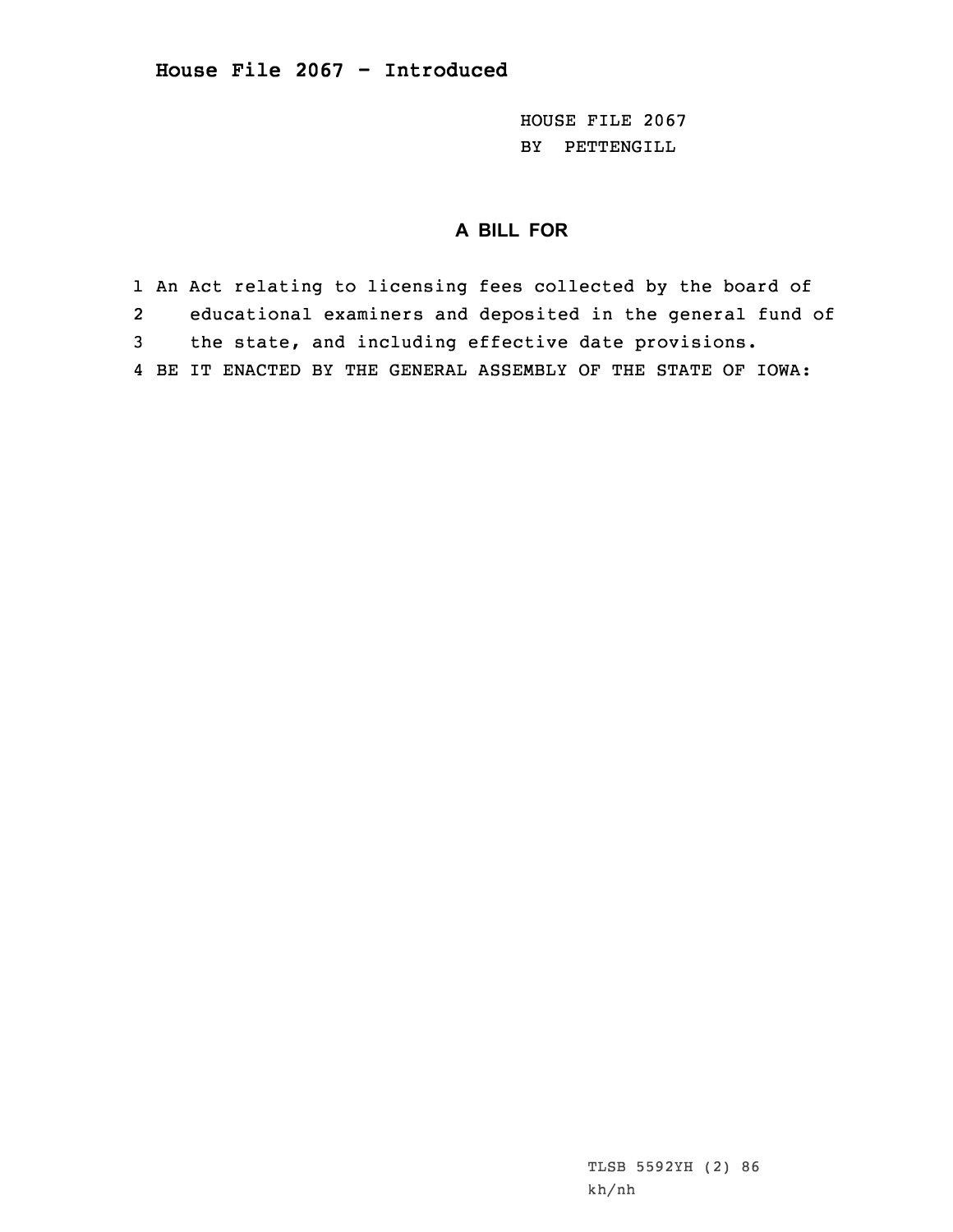1 Section 1. Section 272.10, subsections 2 and 3, Code 2016, 2 are amended to read as follows:

 2. Licensing fees are payable to the treasurer of state and shall be deposited with the executive director of the board. The executive director shall deposit twenty-five percent of the fees collected annually with the treasurer of state and 7 the fees shall be credited to the general fund of the state. 8 The remaining licensing fees collected during the fiscal year shall be retained by and are appropriated to the board for the purposes related to the board's duties. Notwithstanding section 8.33, licensing fees retained by and appropriated to the board pursuant to this [section](https://www.legis.iowa.gov/docs/code/2016/272.10.pdf) that remain unencumbered or unobligated at the close of the fiscal year shall not revert but shall remain available for expenditure for the activities of the board as provided in this [chapter](https://www.legis.iowa.gov/docs/code/2016/272.pdf) until the close of the succeeding fiscal year.

17 3. The executive director shall keep an accurate and 18 detailed account of licensing fees received, including fees 19 paid to the treasurer of state and fees retained by the board. 20 Sec. 2. BOARD OF EDUCATIONAL EXAMINERS LICENSING FEE 21 REDUCTION FOR 2016-2017 —— EMERGENCY RULES.

22 1. The board of educational examiners shall reduce, for the fiscal year beginning July 1, 2016, the licensing fees assessed under chapter 272 by not less than twenty-five percent of the licensing fees established by rule and assessed during the 2015-2016 fiscal year.

 2. The board of educational examiners may adopt emergency rules under section 17A.4, subsection 3, and section 17A.5, subsection 2, paragraph "b", to implement the provisions of this Act and the rules shall be effective immediately upon filing unless <sup>a</sup> later date is specified in the rules. Any rules adopted in accordance with this section shall also be published as <sup>a</sup> notice of intended action as provided in section 34 17A.4.

35 Sec. 3. EFFECTIVE UPON ENACTMENT. This Act, being deemed of

-1-

LSB 5592YH (2) 86 kh/nh 1/2